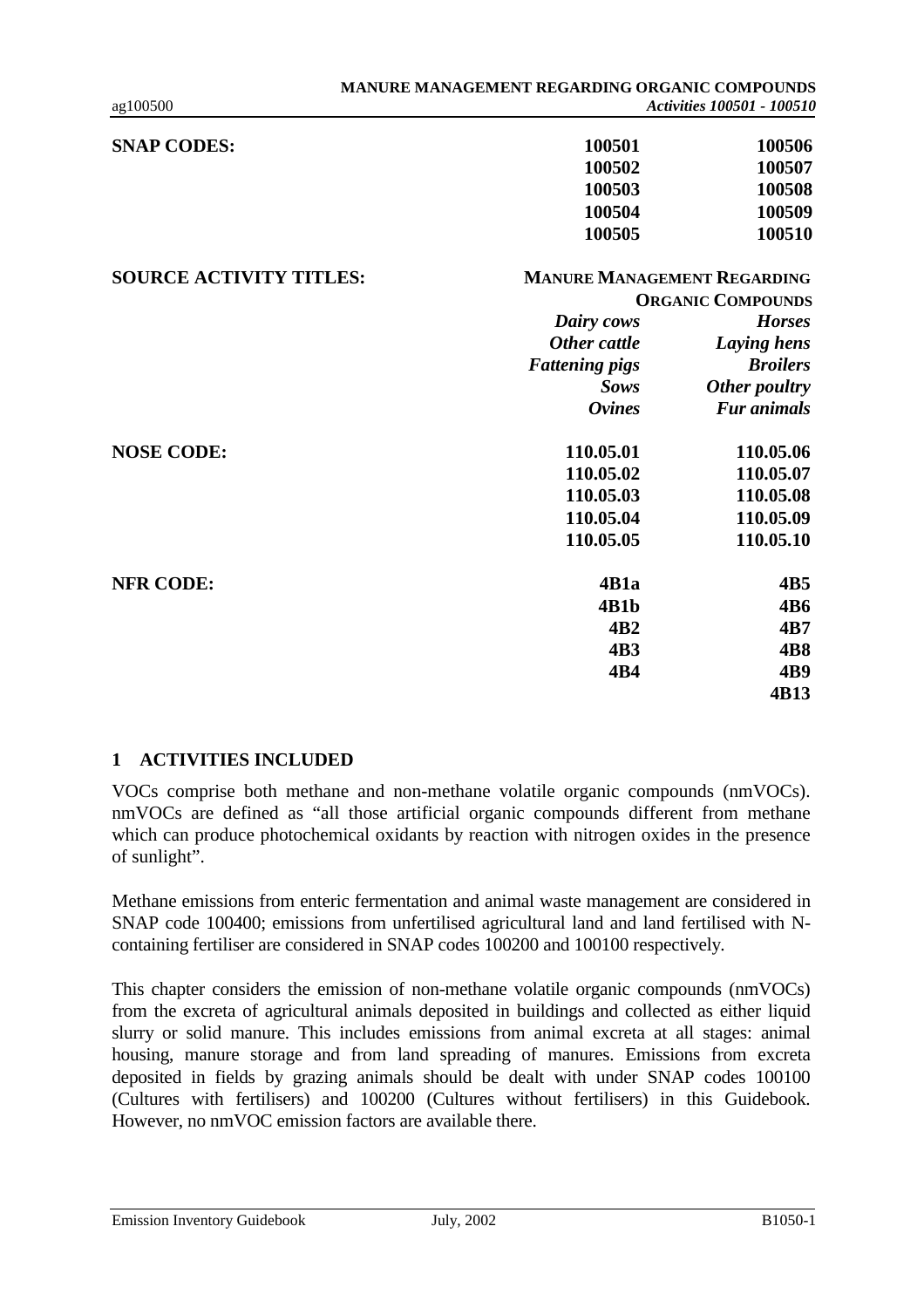# **2 CONTRIBUTIONS TO TOTAL EMISSIONS**

#### **2.1 Methane**

Each microbial fermentation of digestible organic matter under anaerobic conditions results in methane formation. In agriculture, these conditions are met in the animal digestive systems and during the storage of animal wastes. Overall, agriculture's contribution adds up to nearly 50 % of the total (EU15 for 1999, EEA 2001). Animal husbandry is the major agricultural source (96 % of the agriculture total). As mentioned above, these emissions are not object of chapter 100500.

#### **2.2 Non-methane volatile organic compounds**

In the CORINAIR90 inventory (29 countries), emissions of nmVOCs from agriculture account for only 2% of total nmVOC emissions; the greatest proportion (98%) is emitted by other activities.

The contribution to total nmVOC emissions from cultures and from stubble burning is very low (0.2% for both) and nil from enteric fermentation. Emission estimates for manure management account for 1.6 % (with 1.4 % for pigs) but even this value is not of great significance.

The estimates of the nmVOC emission for each European Country show a wide variations in the percentage of VOC emissions attributed to agriculture, ranging from 0% to 39,8% (Ireland).

# **3 GENERAL**

# **3.1 Description**

# **3.1.1 Methane**

Methane is produced from the decomposition of organic components in animal waste. The amount of released methane depends on the quantity of waste produced and the portion of the waste that decomposes anaerobically. When the animal waste is store or treated as a liquid (as in lagoons and pits) it tends to decompose anaerobically and methane can be produced. When the waste is handled as a solid (as in stacked piles) or when it is deposited on pastures, it tends to decompose aerobically and little or no methane is produced.

# **3.1.2 Non-methane volatile organic compounds**

A list of the principal nmVOCs, from the main emission sources, and a classification of the VOCs according to their importance, is included in the protocol regarding the fight against emissions of volatile organic compounds and their transnational flows, drafted in Geneva on 18/11/1991 during the congress on Long-Distance Transnational Atmospheric Pollution of 1979.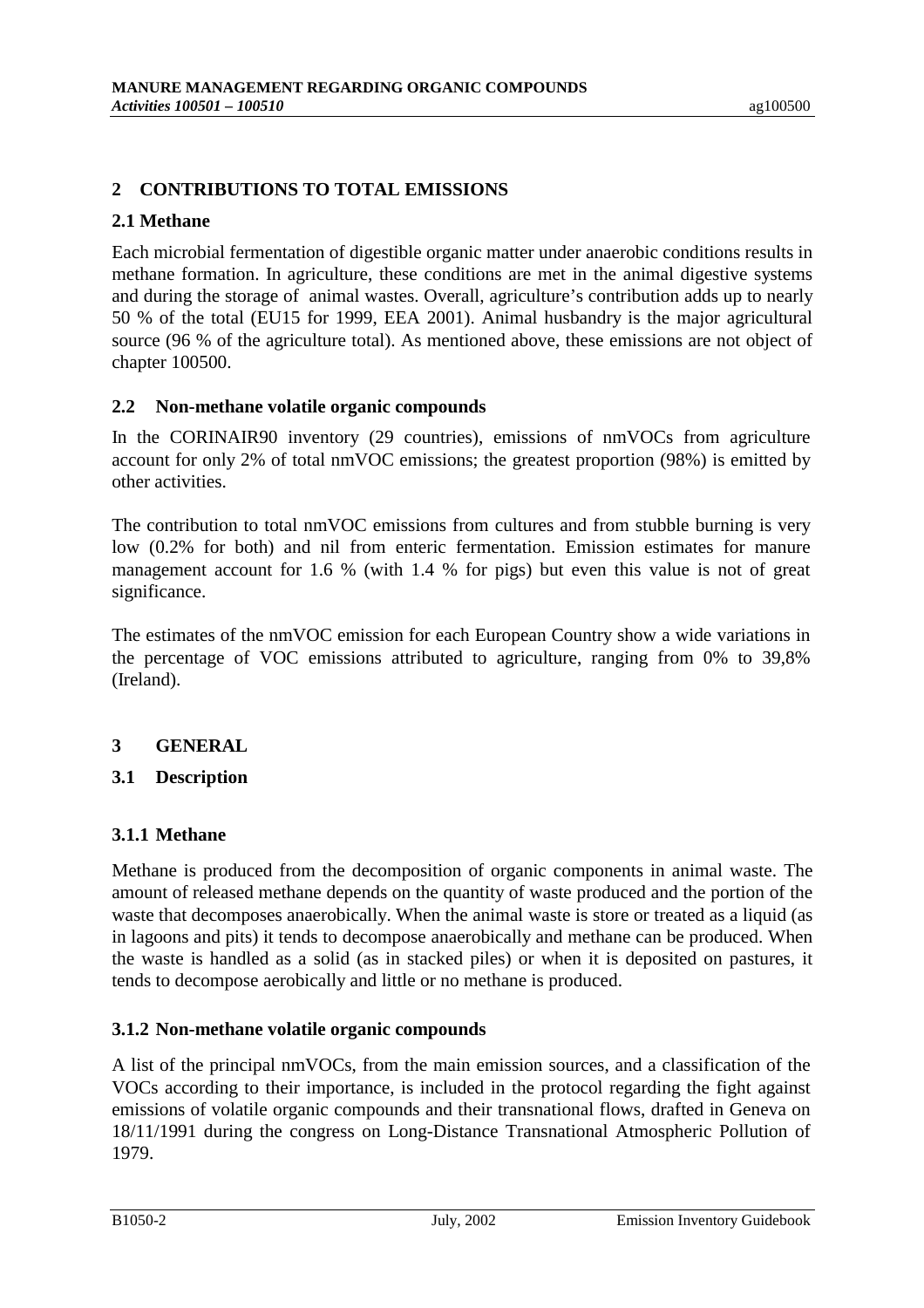The protocol classifies nmVOCs into three groups, according to their importance in the formation of ozone episodes. Both the global quantity emitted and the VOCs reactivity with OH-radicals are considered.

There is very little information about nmVOCs emissions from animal manure which is required to make quantitative estimates and identification of emission factors. However, because nmVOCs are responsible for odour emissions and nuisance, both the compounds in the air of livestock buildings and in manure and the techniques to measure the odour emissions have been investigated.

An exhaustive list of organic compounds identified in livestock buildings was compiled by O'Neill and Phillips (1992) on the basis of a literature review. The compounds most frequently reported in these investigations, which are heavily biased towards piggeries, are *p*cresol, volatile fatty acids and phenol. Concentrations of these compounds in the atmosphere display wide variations; e.g. the concentration of *p*-cresol varies from 4.6⋅10<sup>-6</sup> to 0.04 mg m<sup>-3</sup> and of phenol from  $2.5 \cdot 10^{-6}$  to 0.001 mg m<sup>-3</sup>.

An attempt to estimate quantitative gas emissions from pig housing in former West Germany has been done by Hartung and Phillips (1994) based on concentration data for 23 trace gases measured in piggeries. Fatty acids (acetic, propionic, *i*- and *n*-butyric, *i*- and *n*-valeric, *i*- and *n*-hexanoic, heptanoic, octanoic and pelargonic acids), phenols and indoles (phenol, *p*-cresol, indole, skatole), methylamines and other gases as acetone were measured, assuming an average ventilation rate of 150  $m^3$  LU<sup>-1</sup> h<sup>-1</sup>.

# **3.2 Controls**

# **3.2.1 Methane**

There are two strategies to decrease the methane emissions from animal wastes: Firstly, the formation of methane is reduced by frequently removing settled sludge and solid material from the manure storage. This results in a low density of methane producing bacteria in the storage. Secondly, methane emissions increase by creating favourable conditions for the methane producing bacteria in a biogas plant. The produced biogas has to be collected and can be used for different purposes (heating, producing electricity). There is very little emission of methane to the atmosphere.

# **3.2.2 Non-methane volatile organic compounds**

Techniques which reduce ammonia and odour emissions can also be considered effective in reducing the emission of nmVOCs from animal manure. Hence, in order to reduce emissions from livestock buildings, techniques mentioned for ammonia (SNAP code 100900) can be applied (e.g. immediate removal of urine from cubicles for cattle, fast removal of slurry for pigs and belt drying of manure inside the poultry houses for laying hens). Other techniques which result in a reduction of the emission of nmVOCs are covering the slurry storage outside the building, and collecting and burning biogas which is generated is the most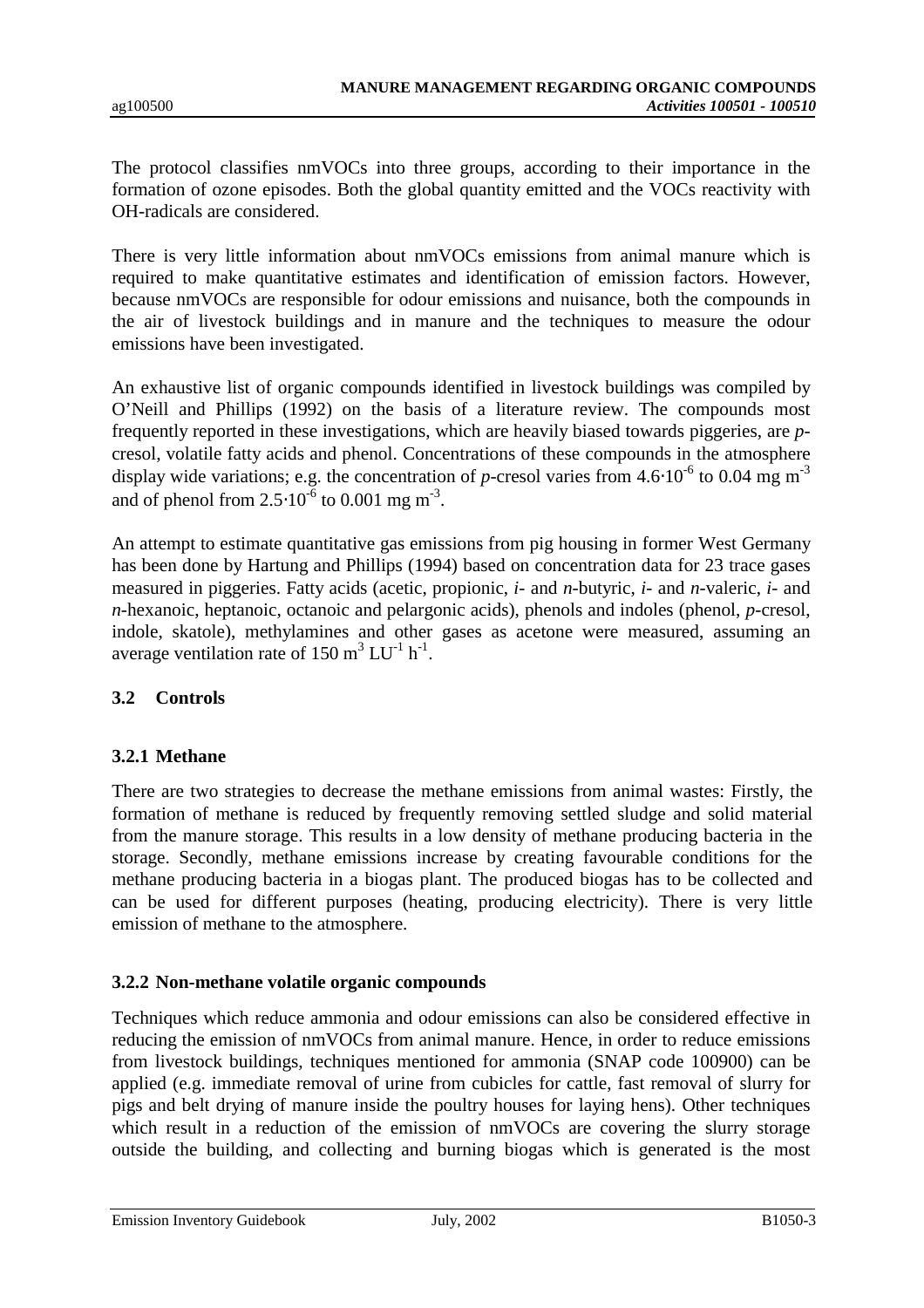effective way. But also systems already described for reducing ammonia emissions from storage such as natural and artificial floating crust and floating mats may give some odour reduction due to reduction of the emission of VOCs (Mannebeck, 1986). Injection of slurry is an effective way to reduce emission of nmVOCs during spreading. Odour emission reduction by these methods has been measured, but these data are not directly applicable to nmVOCs.

## **4 SIMPLER METHODOLOGY**

Compared to the total emission of nmVOCs from other sectors the contribution from agriculture (animal manure) seems to be negligible. At present, data of nmVOC emission from animal manure (livestock buildings, storage and spreading) do not allow to estimate any average emission factors for these compounds. Experimental work on direct measurements to estimate nmVOC emission factors is needed.

# **5 DETAILED METHODOLOGY**

# **6 RELEVANT ACTIVITY STATISTICS**

# **7 POINT SOURCE CRITERIA**

# **8 EMISSION FACTORS, QUALITY CODES AND REFERENCES**

# **9 SPECIES PROFILES**

# **10 UNCERTAINTY ESTIMATES**

# **11 WEAKEST ASPECTS/PRIORITY AREAS FOR IMPROVEMENT IN CURRENT METHODOLOGY**

Lack of measurements of VOC emissions from manure management is a major weakness.

# **12 SPATIAL DISSAGGREGATION CRITERIA FOR AREA SOURCES**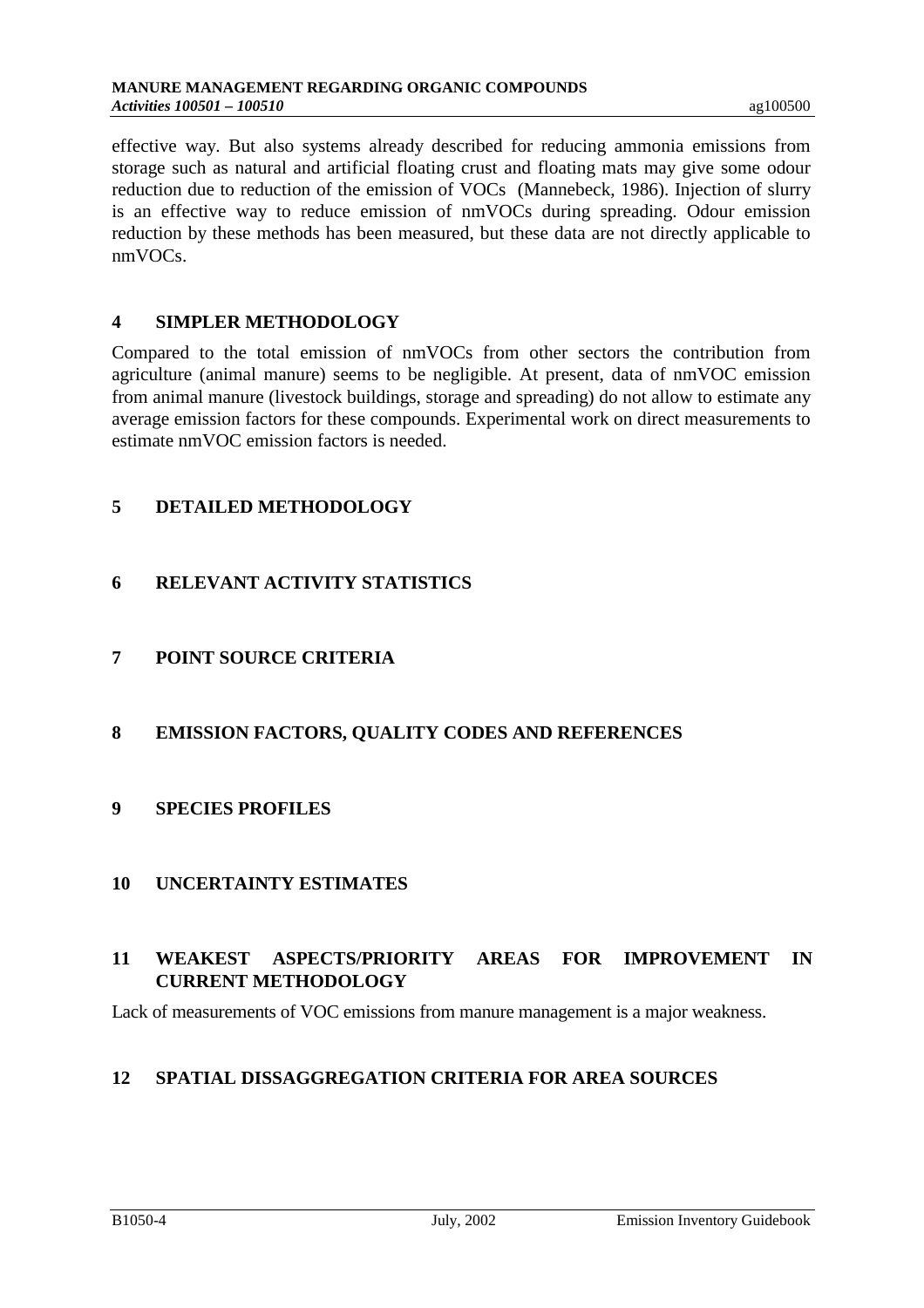# **13 TEMPORAL DISAGGREGATION CRITERIA**

# **14 ADDITIONAL COMMENTS**

#### **15 SUPPLEMENTARY DOCUMENTS**

#### **16 VERIFICATION PROCEDURES**

#### **17 REFERENCES**

EEA, 2001. Annual European Community Greenhouse Gas Inventory 1990-1999. Submission to the Secretariate of the UNFCCC. Technical Report No. 60. EEA, Copenhagen.

Hartung J., Phillips V.R., 1994. Control of gaseous emissions from livestock buildings and manure stores. J. Agric. Eng. Res. 57, 173-189.

Mannebeck H., 1986. Covering manure storing tanks to control odour. In: Odour prevention and control of organic sludge and livestock farming. Elsevier, London., pp. 188-193.

O'Neill D.H., Phillips V.R., 1992. A review of the control of odour nuisance from livestock buildings: Part 3, Properties of the odorous substances which have been identified in livestock wastes or in the air around them. J. Agric. Eng. Res. 53, 23-50.

#### **18 BIBLIOGRAPHY**

#### **19 RELEASE VERSION, DATE AND SOURCE**

| Version:          | 1.2                                                                                                                   |
|-------------------|-----------------------------------------------------------------------------------------------------------------------|
| Date:             | <b>July 2002</b>                                                                                                      |
| Updated by:       | Ulrich Dämmgen<br>Federal Agricultural Research Centre, Institute of Agroecology,<br>Germany                          |
| Contribution      | This chapter originally formed a part of chapter 1050 "Manure                                                         |
| from:             | Management Regarding Organic Compounds" including both<br>carbon and nitrogen compounds, from which it was extracted. |
| Original authors: | Klaas Van Der Hoek, RIVM, The Netherlands                                                                             |
|                   | Sue Couling, Silsoe Research Institute, UK                                                                            |